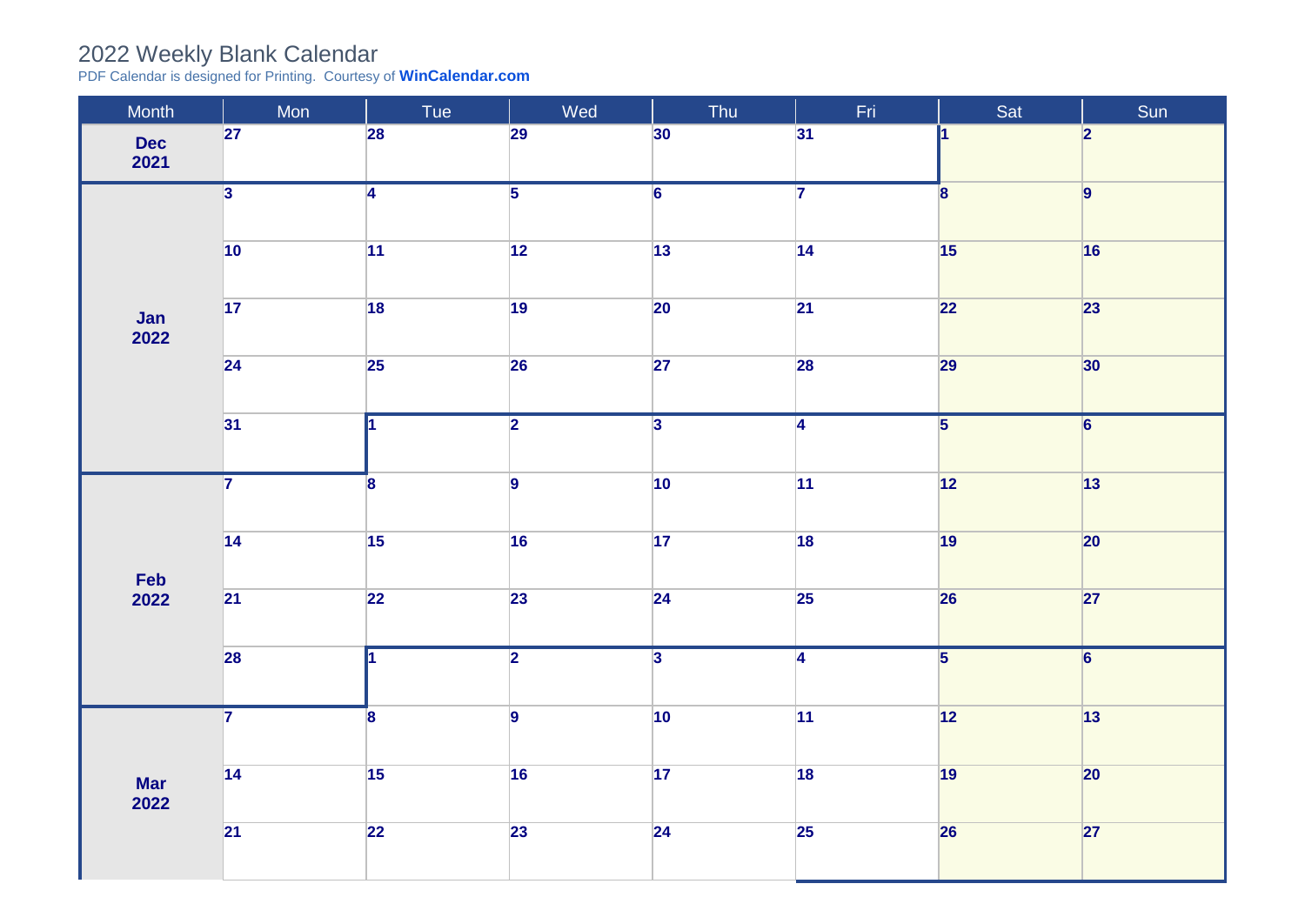| Month                            | Mon                     | Tue            | Wed             | Thu            | Fri              | Sat                     | Sun                     |
|----------------------------------|-------------------------|----------------|-----------------|----------------|------------------|-------------------------|-------------------------|
|                                  | 28                      | 29             | 30              | 31             |                  | $\overline{\mathbf{2}}$ | $\vert$ 3               |
|                                  | $\overline{4}$          | $\overline{5}$ | $\overline{6}$  | $\overline{7}$ | $\boldsymbol{8}$ | $\overline{9}$          | $ 10\rangle$            |
|                                  | 11                      | $\boxed{12}$   | $\boxed{13}$    | 14             | 15               | 16                      | 17                      |
| Apr<br>2022                      | $\overline{18}$         | 19             | $\overline{20}$ | 21             | $\overline{22}$  | 23                      | 24                      |
|                                  | 25                      | 26             | 27              | 28             | 29               | 30 <sub>o</sub>         | 1                       |
|                                  | $\overline{2}$          | $\overline{3}$ | $\overline{4}$  | $\overline{5}$ | $\overline{6}$   | $\overline{7}$          | $\boldsymbol{8}$        |
|                                  |                         |                |                 |                |                  |                         |                         |
|                                  | $\overline{9}$          | 10             | 11              | $\boxed{12}$   | $\overline{13}$  | 14                      | 15                      |
| <b>May<br/>2022</b>              | 16                      | 17             | 18              | 19             | 20               | 21                      | 22                      |
|                                  | 23                      | 24             | 25              | <b>26</b>      | 27               | 28                      | 29                      |
|                                  | 30 <sup>°</sup>         | 31             | I1              | $\overline{2}$ | $\overline{3}$   | $\overline{4}$          | $\overline{\mathbf{5}}$ |
|                                  | $\overline{\mathbf{6}}$ | $\overline{7}$ | $\mathbf{8}$    | $\overline{9}$ | $ 10\rangle$     | 11                      | 12                      |
| $\frac{\text{Jun}}{\text{2022}}$ | $\boxed{13}$            | 14             | $\overline{15}$ | 16             | $\overline{17}$  | 18                      | 19                      |
|                                  | $ 20\rangle$            | 21             | 22              | 23             | 24               | 25                      | 26                      |
|                                  | 27                      | <b>28</b>      | 29              | 30             |                  | $\overline{2}$          | $\overline{3}$          |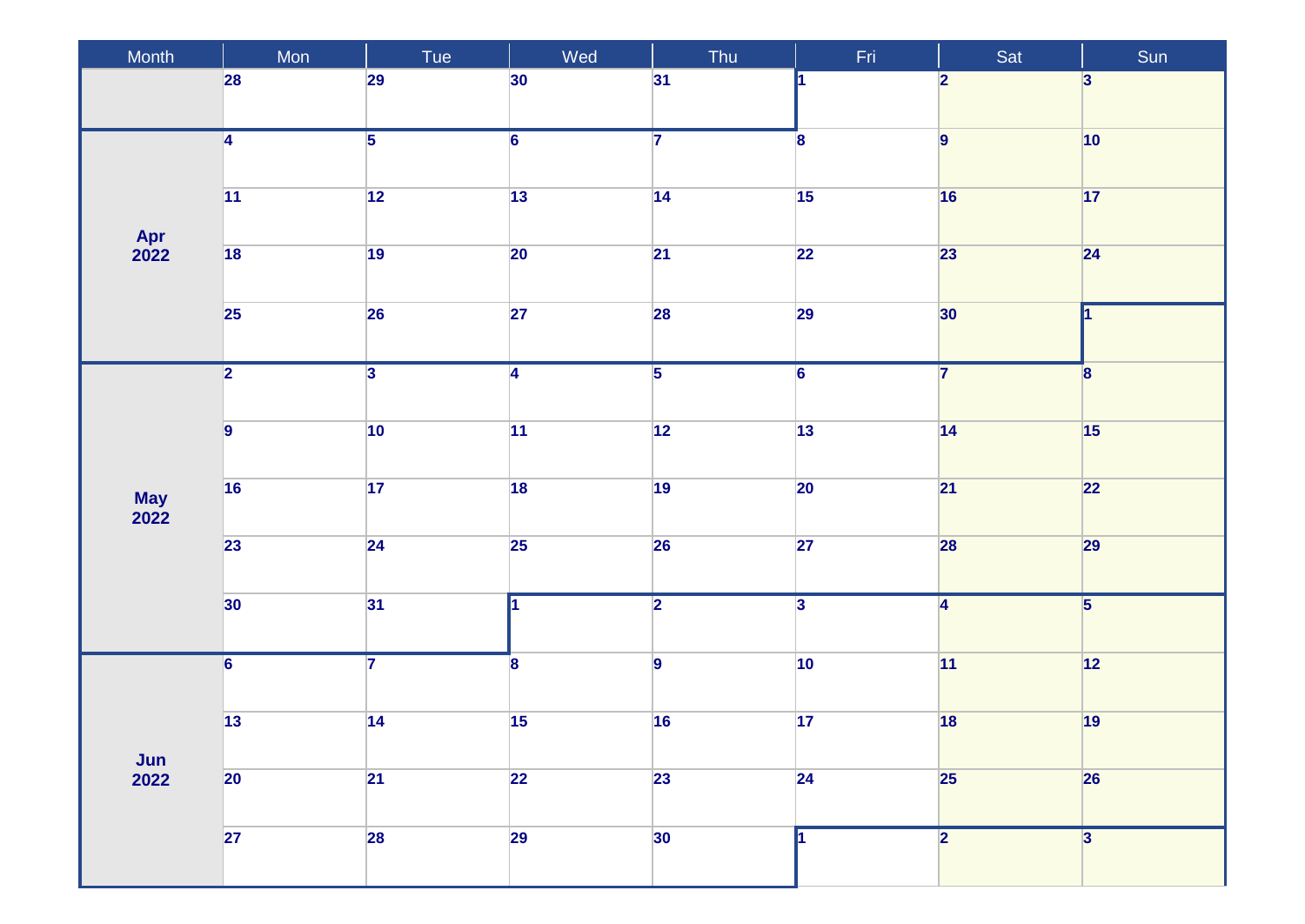| Month                       | Mon                     | Tue            | Wed                     | Thu                     | Fri              | Sat                     | Sun             |
|-----------------------------|-------------------------|----------------|-------------------------|-------------------------|------------------|-------------------------|-----------------|
| $\frac{\mathsf{Jul}}{2022}$ | 4                       | 5              | 6                       | 7                       | $\boldsymbol{8}$ | $\overline{9}$          | $ 10\rangle$    |
|                             | $\overline{11}$         | $\boxed{12}$   | 13                      | 14                      | 15               | 16                      | $\boxed{17}$    |
|                             | 18                      | 19             | $\overline{20}$         | 21                      | $\overline{22}$  | 23                      | 24              |
|                             | 25                      | 26             | $\overline{27}$         | 28                      | 29               | 30                      | 31              |
| Aug<br>2022                 | 1                       | $\overline{2}$ | $\overline{\mathbf{3}}$ | $\overline{4}$          | $\overline{5}$   | $\overline{6}$          | $\overline{7}$  |
|                             | $\overline{\mathbf{8}}$ | $\overline{9}$ | 10                      | 11                      | 12               | 13                      | 14              |
|                             | 15                      | 16             | $\overline{17}$         | 18                      | 19               | 20                      | $\overline{21}$ |
|                             | $\overline{22}$         | 23             | 24                      | $\overline{25}$         | 26               | 27                      | 28              |
|                             | 29                      | 30             | 31                      | и                       | $\overline{2}$   | $\overline{\mathbf{3}}$ | $\vert 4 \vert$ |
| Sep<br>2022                 | $\overline{5}$          | $\overline{6}$ | $\overline{\mathbf{7}}$ | $\overline{\mathbf{8}}$ | $\overline{9}$   | $ 10\rangle$            | 11              |
|                             | $\overline{12}$         | $\boxed{13}$   | 14                      | 15                      | 16               | 17                      | 18              |
|                             | 19                      | $ 20\rangle$   | $\overline{21}$         | $\overline{22}$         | 23               | 24                      | 25              |
|                             | <b>26</b>               | 27             | 28                      | 29                      | 30               |                         | 2               |
| Oct<br>2022                 | $\overline{\mathbf{3}}$ | $\overline{4}$ | $\overline{5}$          | $6\phantom{a}$          | $\overline{7}$   | 8                       | 9               |